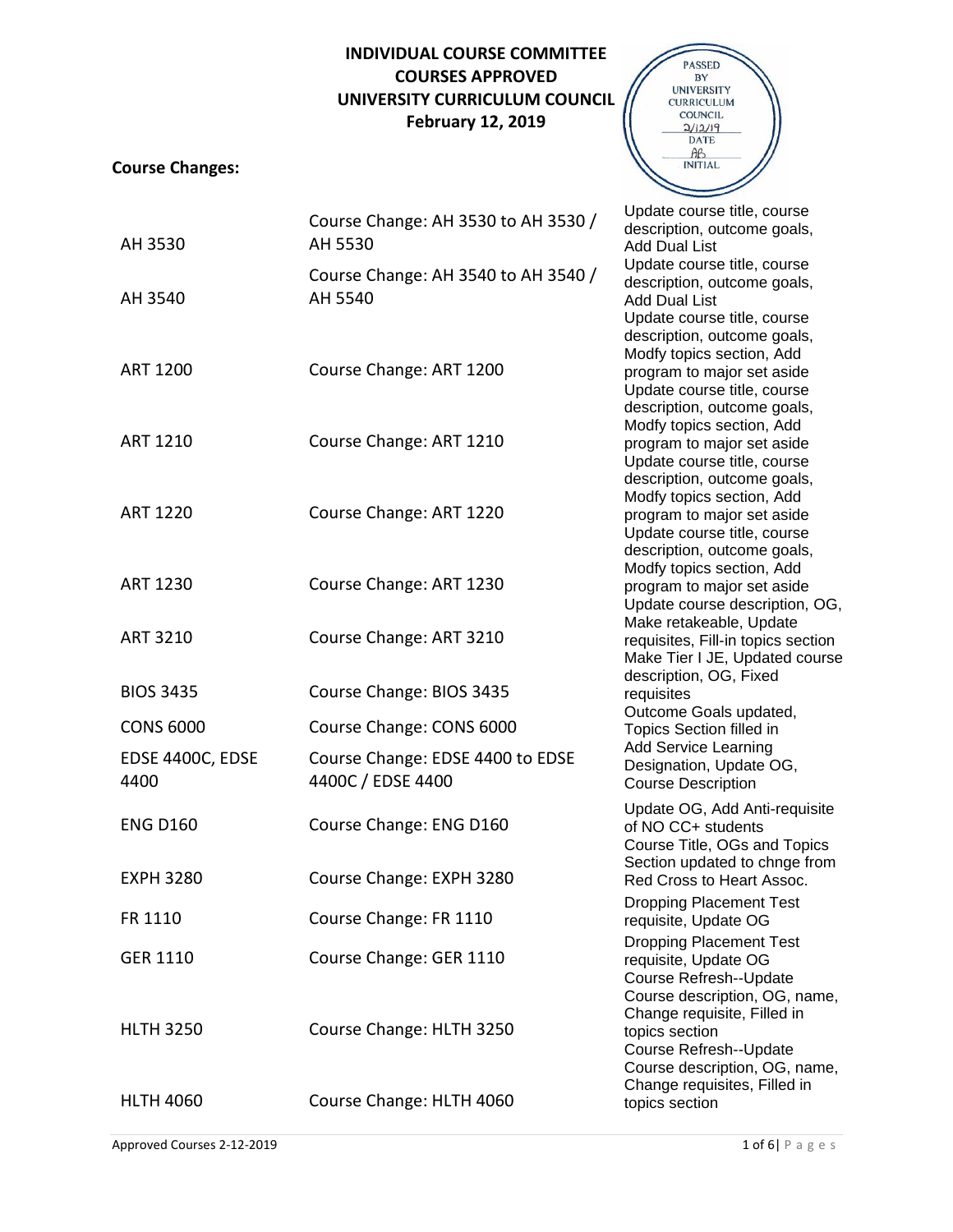| <b>HLTH 4914</b>            | Course Change: HLTH 4914                                                                  | Course Refresh--Update<br>Course description, OG, name,<br>Change requisites, Filled in<br>topics section<br>Course Refresh--Update<br>Course description, OG, name, |
|-----------------------------|-------------------------------------------------------------------------------------------|----------------------------------------------------------------------------------------------------------------------------------------------------------------------|
| <b>HLTH 4920</b>            | Course Change: HLTH 4920                                                                  | Change requisites, Filled in<br>topics section                                                                                                                       |
| <b>IHS 3521</b>             | Course Change: IHS 3521 / IHS 5521                                                        | Drop requisite on grad section                                                                                                                                       |
| <b>IHS 4303</b>             | Course Change: IHS 4303 / IHS 5303                                                        | Drop requisite on grad section                                                                                                                                       |
| <b>IHS 5222</b>             | Course Change: IHS 5222                                                                   | Drop requisite                                                                                                                                                       |
| <b>IHS 6210</b>             | Course Change: IHS 6210<br>Course Change: INDO 2110 / INDO<br>5210                        | Drop requisite                                                                                                                                                       |
| <b>INDO 2110</b>            | Course Change: INDO 2120 / INDO                                                           |                                                                                                                                                                      |
| <b>INDO 2120</b>            | 5220                                                                                      |                                                                                                                                                                      |
| ME 5670                     | Course Change: BME 5670 to ME 5670                                                        | Change prefix, Department                                                                                                                                            |
| <b>NRSE 3700J</b>           | Course Change: NRSE 3700J                                                                 | Change requisite                                                                                                                                                     |
| <b>NRSE 6630</b>            | Course Change: NRSE 6630                                                                  | Change requisite, Update OG,<br><b>Update Topics Section</b><br><b>Course Refresh--Course</b><br>description, OG, Dropped<br>specific requisites, Updated            |
| <b>POLS 4765</b>            | Course Change: POLS 4765 / POLS<br>5765                                                   | Topics section, Clarified Dual<br>list differences                                                                                                                   |
| PT 7120                     | Course Change: PT 7120                                                                    | Change requisite                                                                                                                                                     |
| PT 7651                     | Course Change: PT 7651                                                                    | Change requisite                                                                                                                                                     |
| <b>RFPD 4800</b>            | Course Change: RFPD 4800                                                                  | Update course description, Add<br>requisites<br>Drop Placement Test requisite,                                                                                       |
| <b>SPAN 1110</b>            | <b>Elementary Spanish I</b>                                                               | Update OG, Fill in Topics<br>Section                                                                                                                                 |
| <b>New Courses:</b>         |                                                                                           |                                                                                                                                                                      |
| AAS 3650                    | The Protracted Struggle for Civil Rights: African American Social<br>Movements in the U.S |                                                                                                                                                                      |
| AH 4616                     | Art Spaces                                                                                |                                                                                                                                                                      |
| <b>BIOS 3690</b><br>CE 4001 | Wildlife Habitat Management<br>Societal Concerns in Civil Engineering                     |                                                                                                                                                                      |
|                             |                                                                                           |                                                                                                                                                                      |

- CHE 1100 **Introduction to Chemical Engineering**
- COMM 2400 Introduction to Communication Innovation
- DANC 1070 **Introduction to Hip Hop Dance**

DANC 1080 **Introduction to Tap Dance**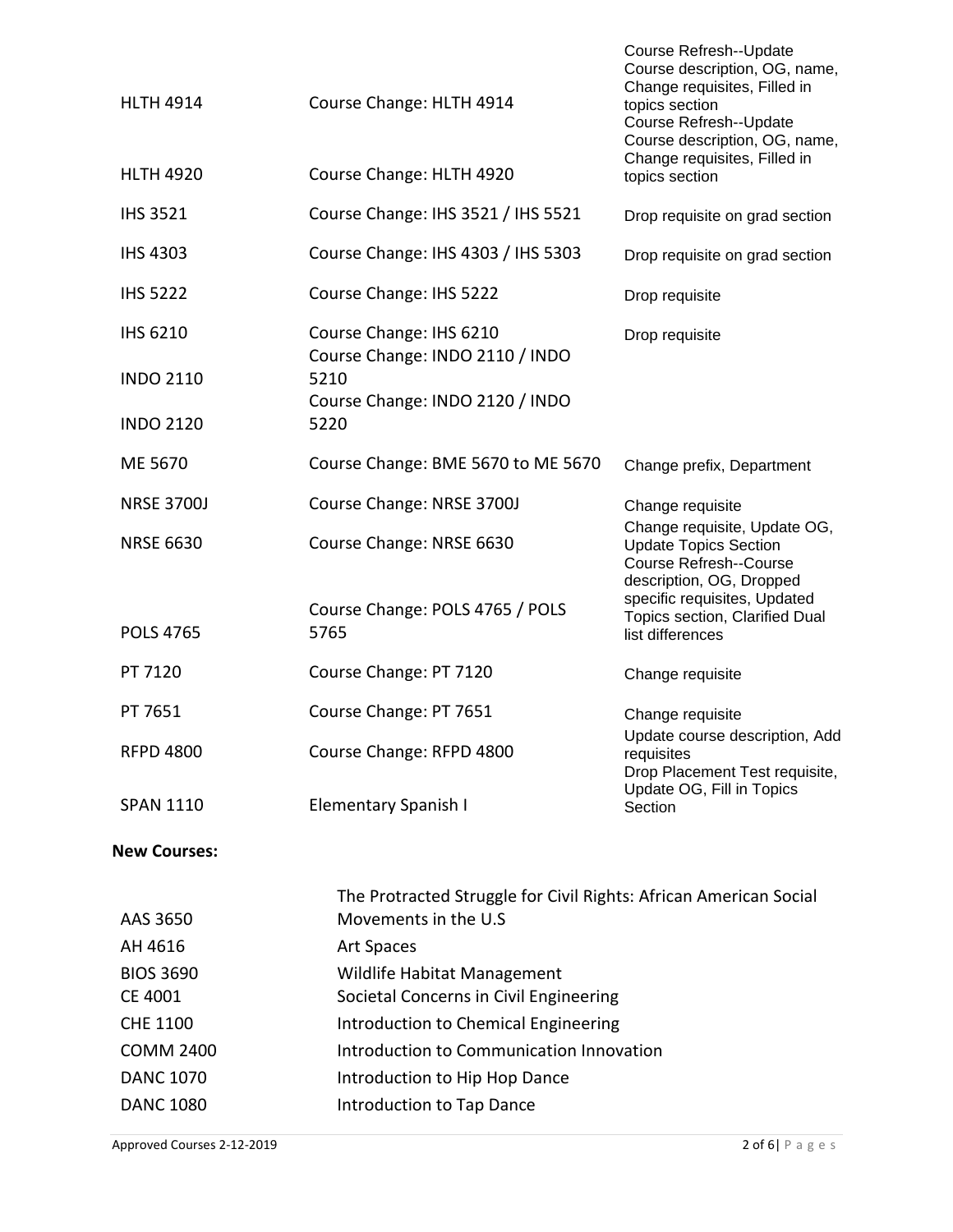| <b>DANC 1090</b>  | <b>Musical Theater Dance</b>                                      |
|-------------------|-------------------------------------------------------------------|
| <b>DANC 1270</b>  | Hip Hop Dance Technique I                                         |
| <b>DANC 1280</b>  | Tap Dance I                                                       |
| <b>DANC 2270</b>  | Hip Hop Dance Technique II                                        |
| <b>DANC 2280</b>  | Tap Dance II                                                      |
| <b>DANC 3600</b>  | Dance Colloquium                                                  |
| <b>DANC 6260</b>  | <b>Leading Community Dance</b>                                    |
| <b>DANC 6405</b>  | Issues and Methods in Dance Pedagogy                              |
| <b>DANC 6460</b>  | <b>Community Dance Theory and Practice</b>                        |
| <b>DANC 6620</b>  | Seminar in Dance Studies Research                                 |
| <b>DANC 6960</b>  | <b>Community Dance Capstone Project</b>                           |
| <b>EDRE 7710</b>  | Advanced Mixed Methods Research                                   |
| <b>ENGT 1190</b>  | Manufacturing Materials and Processes                             |
| <b>ENGT 2100</b>  | Career Preparation in Engineering Technology                      |
| <b>ENGT 2230</b>  | <b>Automation and Robotics</b>                                    |
| <b>ENGT 2250</b>  | Programmable Logic Controllers II and Motor Controls              |
| <b>ENGT 2850</b>  | Lean Enterprise                                                   |
| <b>ENGT 2870</b>  | Safety Management                                                 |
| <b>HC 2600</b>    | Introduction to Ethical Community Engagement                      |
| <b>HC 2610</b>    | Introduction to Ethical Leadership                                |
| <b>HIST 3550</b>  | The Age of Darwin, 1800-Present                                   |
|                   | Global Reproductive Health: Exploring Culture and Reproduction in |
| <b>IHS 6230</b>   | a Global World                                                    |
| <b>INST 3700</b>  | <b>Global Governance</b>                                          |
| <b>INST 4970T</b> | <b>International Studies Thesis Tutorial I</b>                    |
| <b>INST 4980T</b> | <b>International Studies Thesis Tutorial II</b>                   |
|                   | Internship in the Management of Information and                   |
| <b>ITS 6910</b>   | <b>Telecommunications Systems</b>                                 |
|                   | Mass Murder in the United States of America: Implications for     |
| <b>LET 4510</b>   | <b>Criminal Justice</b>                                           |
| <b>LET 4550</b>   | <b>Forensic Science Capstone</b>                                  |
| PM 6800           | <b>Project Management Capstone</b>                                |
|                   | Festival and Special Event Operations for Parks, Recreation, and  |
| <b>REC 3630</b>   | Leisure Services                                                  |
| SOC 3410          | Sociology of Immigration                                          |
| <b>SPAN 4436</b>  | <b>Spanish Pragmatics</b>                                         |
| T3 4925           | Leadership in Customer Service                                    |
| <b>THAR 1810</b>  | Music Skills for Musical Theater I                                |
| <b>THAR 1820</b>  | <b>Music Skills for Musical Theater II</b>                        |
| <b>WGSS 2800</b>  | LGBTQ Media Action: Advocacy, News, and Praxis                    |
|                   |                                                                   |

## **Course Deactivation**

|                  | Course Deactivation: EDSE Teaching Bookkeeping and |                 |
|------------------|----------------------------------------------------|-----------------|
| <b>EDSE 4700</b> | 4700                                               | <b>Business</b> |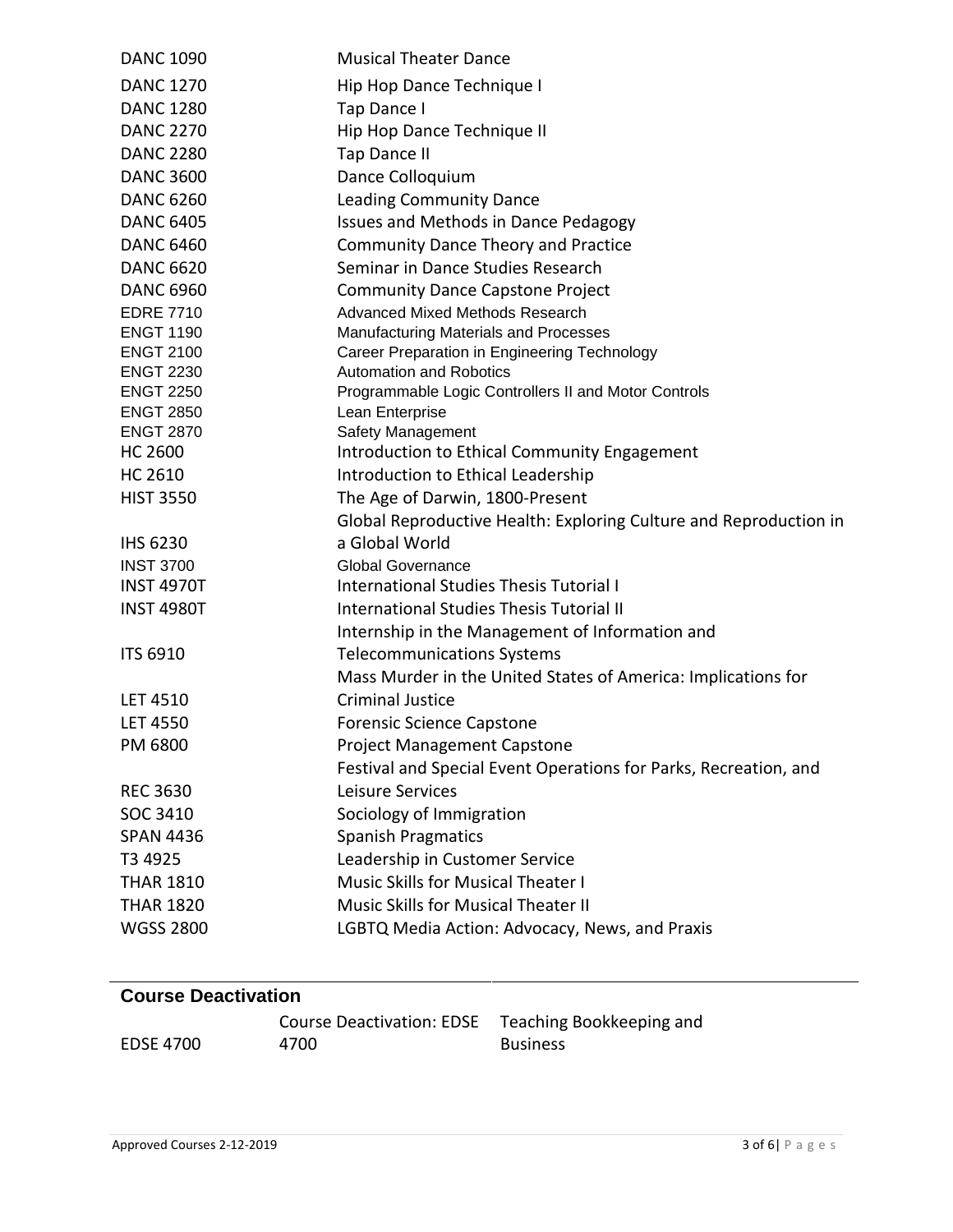| <b>CHE 2000</b>   | Mass and Energy Balances I                                                  |
|-------------------|-----------------------------------------------------------------------------|
|                   | Approaches to Chemical Engineering                                          |
| <b>CHE 1800</b>   | Problem Solving                                                             |
| <b>CHE 1000</b>   | Introduction to Chemical Engineering                                        |
| ETM 1030          | <b>Enterprise Computer Methods</b>                                          |
| <b>ETM 2080</b>   | <b>Industrial Plastics</b>                                                  |
| <b>ETM 2210</b>   | <b>Applied Mechatronics</b>                                                 |
| ETM 2510          | <b>Production Metal Machining</b>                                           |
|                   | Introduction to Engineering                                                 |
| ETM 1000          | <b>Technology and Management</b>                                            |
| <b>EDTE 1000</b>  | Introduction to Teacher Education                                           |
|                   | <b>Current Issues in Special Education</b>                                  |
| <b>EDSP 4730</b>  | (MM, MI)                                                                    |
| <b>EDEC 3002</b>  | Junior Clinical Experiences I                                               |
|                   | <b>Teaching Early Childhood Social</b>                                      |
| <b>EDEC 3500</b>  | <b>Studies</b>                                                              |
| <b>EDEC 3003</b>  | Junior Clinical Experiences II                                              |
| <b>CONS 6500</b>  | <b>Consumption Theories</b>                                                 |
| RHT 4430/5430     | Marketing for Hospitality and Tourism                                       |
| <b>EDTE 4430</b>  | <b>Teaching Environmental Education</b>                                     |
| <b>EDTE 4110</b>  | <b>Developing Thinking Skills</b>                                           |
| <b>EDSE 4320</b>  | <b>Evaluation of Student Progress</b>                                       |
| <b>EDSE 4200</b>  |                                                                             |
|                   | <b>Teaching Content Literacy</b>                                            |
| <b>EDSE 4150</b>  | <b>Curriculum Studies: Secondary School</b>                                 |
| <b>EDTE 2900</b>  | Special Topics in Education - Teacher<br>Education                          |
| <b>EDSE 2500L</b> | Analysis of Teaching Characteristics<br>and Teaching Tasks Field Experience |
|                   | Teaching Middle Childhood Science -                                         |
| <b>EDMC 3400L</b> | Lab                                                                         |
|                   | Introduction to Manufacturing                                               |
| <b>ETM 1120</b>   | Operations                                                                  |
|                   | <b>Advanced Enterprise Computer</b>                                         |
| ETM 2030          | Methods                                                                     |
| <b>EDSE 4720L</b> | <b>Teaching Earth Science Lab</b>                                           |
| <b>EDSE 4780</b>  | <b>Teaching Physical Science</b>                                            |
|                   | Teaching Physical Science Lab Field                                         |
| <b>EDSE 4780L</b> | Experience                                                                  |
|                   | Teaching Physical Science Lab Field                                         |
| <b>EDSE 3990H</b> | Experience                                                                  |
|                   | Secondary School Science Teaching                                           |
| <b>EDSE 4400L</b> | Lab                                                                         |
| POLS 4640/5640    | Global Humanitarianism                                                      |
|                   | Teaching Science in Early Childhood                                         |
| <b>EDEC 3400</b>  | $P-3$                                                                       |
| <b>EDMC 3400</b>  | <b>Teaching Middle Childhood Science</b>                                    |
| <b>EDSE 3511</b>  | Instruction Process and Curriculum                                          |
|                   | Special Topics in Education -                                               |
| <b>EDSE 2900</b>  | Secondary                                                                   |
|                   | Special Topics in Secondary                                                 |
| <b>EDSE 4900</b>  | Education                                                                   |
|                   |                                                                             |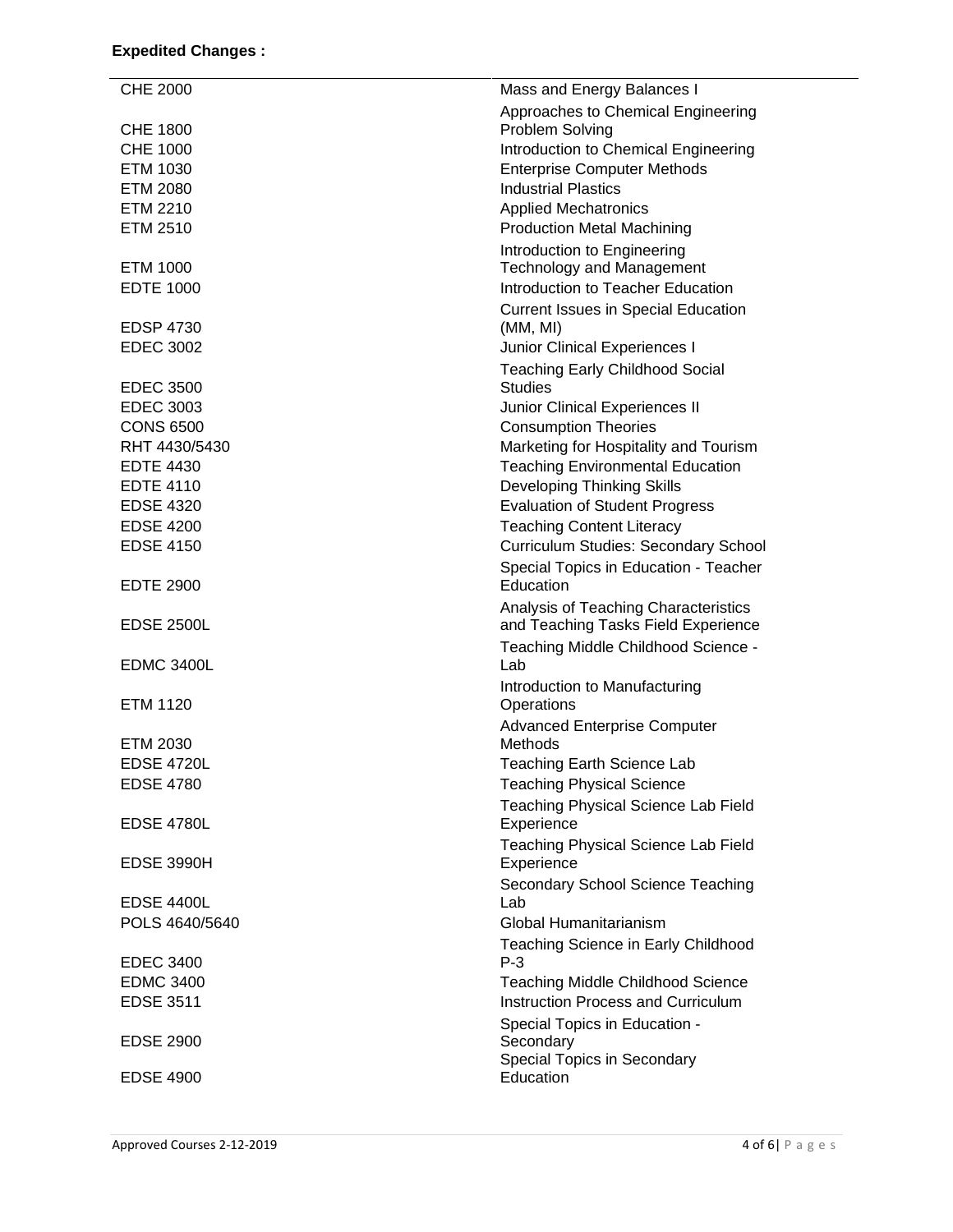| <b>EDMC 3010</b><br><b>EDSE 4720</b> | Curriculum Development in Middle<br>Childhood<br><b>Teaching Earth Science</b>                                       |
|--------------------------------------|----------------------------------------------------------------------------------------------------------------------|
| <b>EDTE 5400</b>                     | New Programs and Practices in<br>Science                                                                             |
| <b>EDSE 2500</b>                     | Analysis of Teaching Characteristics<br>and Teaching Tasks                                                           |
| <b>EDMC 3100</b>                     | Teaching Middle Childhood Language<br>Arts                                                                           |
| <b>EDMC 3300</b>                     | <b>Teaching Middle Childhood</b><br><b>Mathematics</b>                                                               |
| <b>EDRE 7120</b>                     | Item Response Theory and Modern<br><b>Educational Measurement</b>                                                    |
| <b>EDRE 7110</b>                     | Theory and Techniques of Test<br>Development                                                                         |
| <b>EDRE 7610</b>                     | Computer Science Applications in<br><b>Educational Research</b>                                                      |
| <b>EDRE 7620</b>                     | <b>Computer Applications in Educational</b><br>Research                                                              |
| <b>EDEC 2301</b>                     | <b>Emergent Mathematics and Science</b><br><b>Birth through Five Years</b>                                           |
| <b>EDTE 3730</b>                     | Instructional Adaptations for<br>Adolescent-Young Adult Learners with<br><b>Exceptionalities &amp; Diverse Needs</b> |
| <b>EDMC 3210</b>                     | <b>Children's Literature for Middle</b><br>Childhood                                                                 |
| <b>ITS 6030</b>                      | Advanced Policy and Regulation for<br><b>ICT Networks</b>                                                            |
| ITS 4050/5050                        | Competition and Market Structure in<br><b>Telecommunications Industries</b><br>Pricing of Telecommunications         |
| ITS 4110/5110<br><b>EDCE 8600</b>    | Services<br><b>Counselor Education</b>                                                                               |
| CONS 4953/5953                       | Workshop in Customer Experience<br><b>Trends</b>                                                                     |
|                                      | Advanced Differentiated/ Instructional                                                                               |
| <b>EDSP 6720</b><br><b>EDTE 2500</b> | Adaptations<br><b>Issues in Global Education</b>                                                                     |
| EXPH 4145/5145                       | Physiology of Exercise Lab                                                                                           |
| EE 1024                              | Introduction to Computer Engineering                                                                                 |
| CHE 2010                             | Mass and Energy Balances II                                                                                          |
|                                      | <b>Quality Assurance and Technical</b><br>Documentation                                                              |
| ETM 3635<br>ETM 4320                 | Lean Enterprise Methods                                                                                              |
|                                      | <b>Aspects of Technical Operations</b>                                                                               |
| ETM 3015                             | Management                                                                                                           |
| ETM 4621                             | <b>Operations Management Capstone I</b>                                                                              |
| ETM 4000                             | Senior Seminar                                                                                                       |
| ETM 4325                             | Lean Systems                                                                                                         |
| ETM 3030                             | Applications of Object Oriented<br>Programming                                                                       |